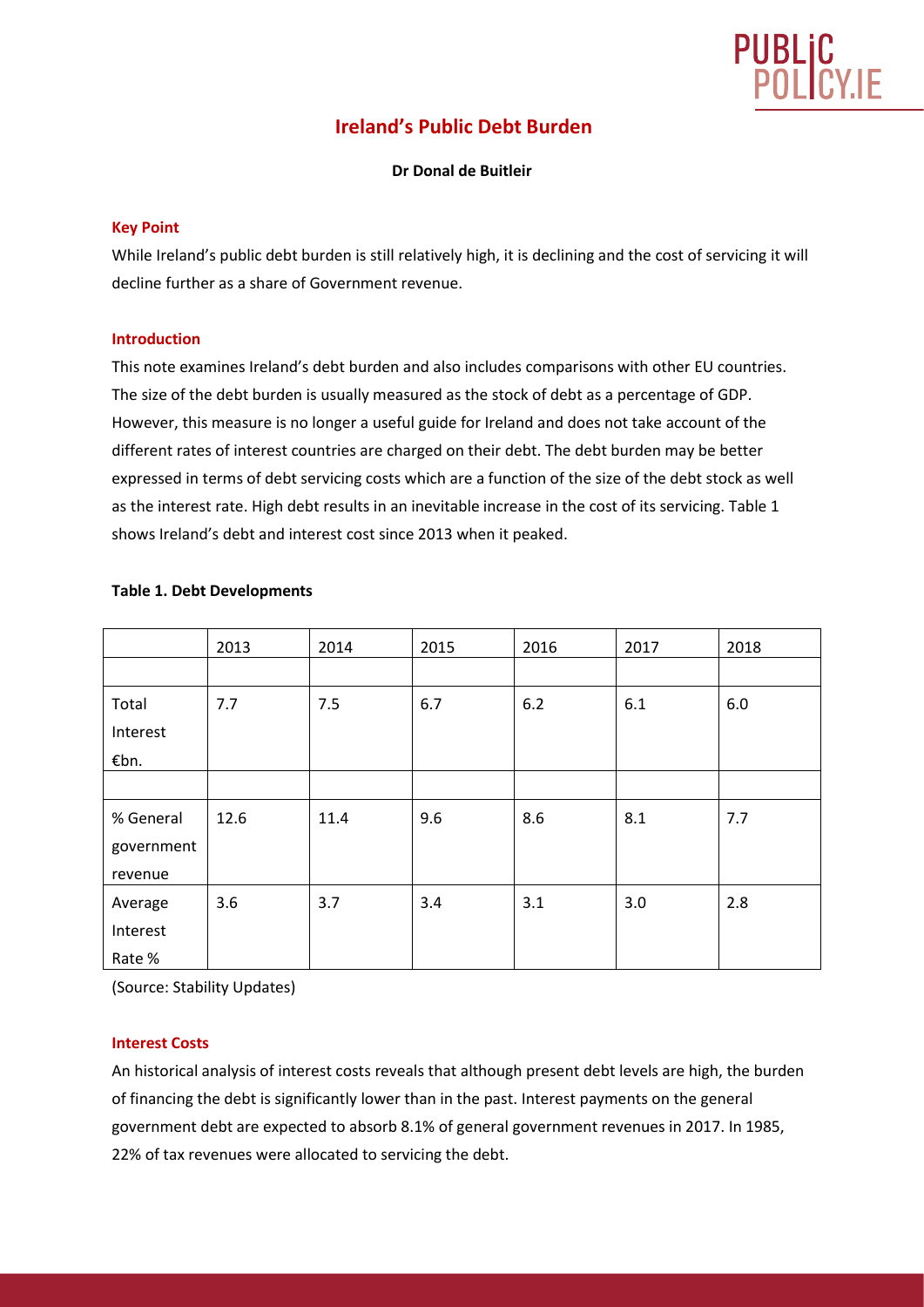

Our interest bill has been much lower than expected. For example, the 2016 interest bill was forecast to be €9,170 million in 2013 (Stability Update, April, 2013) whereas the outturn for 2016 is now forecast to be €6,205m - a fall of almost €3 billion.

## **Cross Country Analysis**

A comparison of projected debt and interest forecasts in 2015 (See Table 2) reveals the following:

- Interest expenditures vary across the Eurozone. Portugal's costs are highest at 10.4% of General Government Revenue.
- Ireland's expenditures are third highest in 2016. At 8.6 % of Government revenue, the interest burden is significantly above the Eurozone average of 5.2%.
- Ireland's debt burden is forecast to fall rapidly to 5.7 % of Government revenue by 2021.

Table 2 shows debt and interest projections as a percentage of General Government Revenue for 2015.

**Table 2**

| <b>Debt Service Costs 2015</b> |      |  |  |  |  |  |
|--------------------------------|------|--|--|--|--|--|
| GG Interest to GG Revenue      |      |  |  |  |  |  |
| Portugal                       | 10.4 |  |  |  |  |  |
| Ireland                        | 9.6  |  |  |  |  |  |
| Ireland 2016                   | 8.6  |  |  |  |  |  |
| Italy                          | 8.7  |  |  |  |  |  |
| Spain                          | 8.0  |  |  |  |  |  |
| Greece                         | 7.9  |  |  |  |  |  |
| Cyprus                         | 7.3  |  |  |  |  |  |
| Slovenia                       | 6.6  |  |  |  |  |  |
| UK                             | 6.1  |  |  |  |  |  |
| Belgium                        | 5.7  |  |  |  |  |  |
| Austria                        | 4.7  |  |  |  |  |  |
| Slovakia                       | 4.2  |  |  |  |  |  |
| France                         | 3.8  |  |  |  |  |  |
| Germany                        | 3.6  |  |  |  |  |  |
| N'Lands                        | 2.8  |  |  |  |  |  |
| Finland                        | 2.2  |  |  |  |  |  |
| EA 19                          | 5.2  |  |  |  |  |  |

Source : Eurostat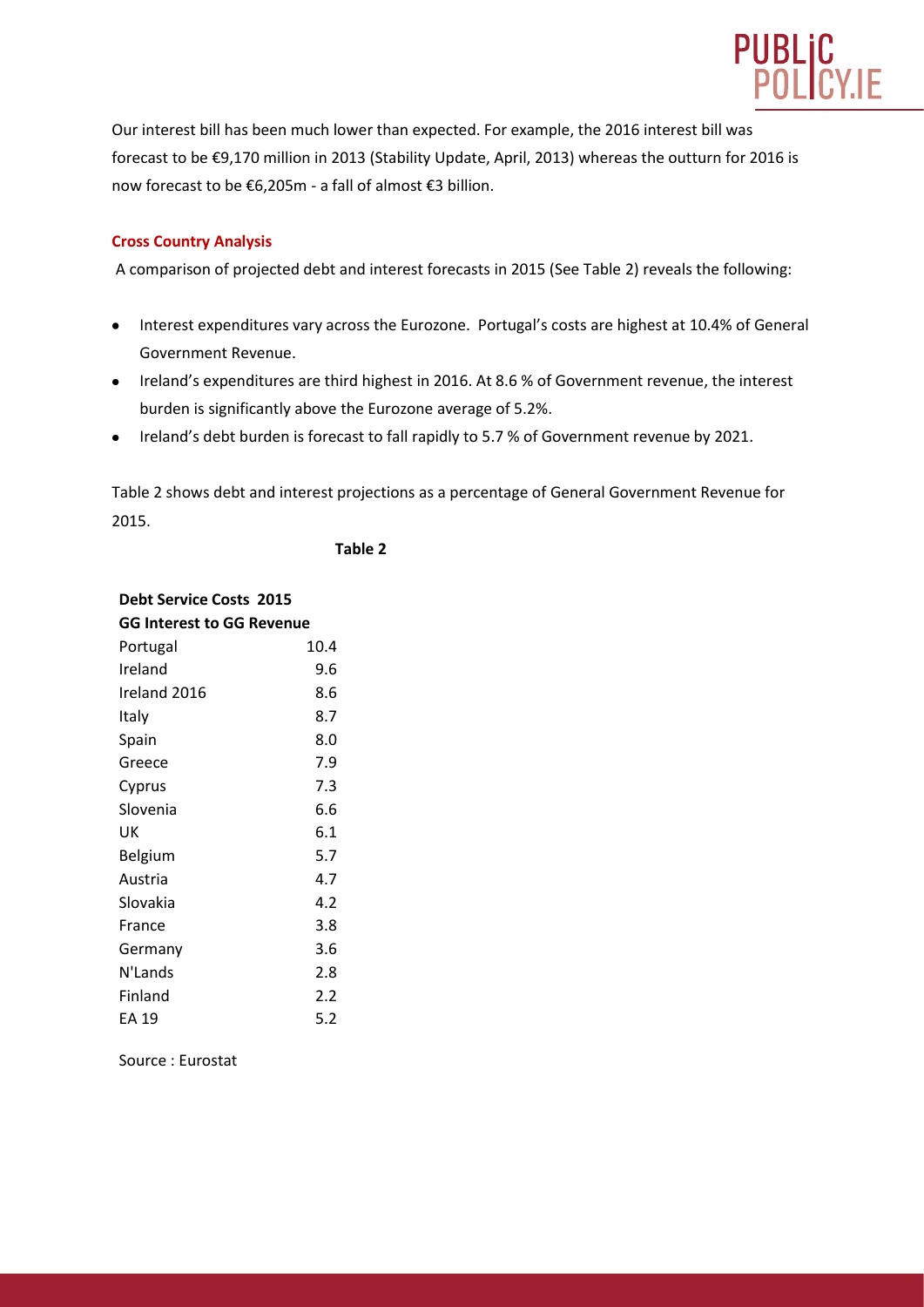

## **Figure 1**



<sup>(</sup>Source: Eurostat)

Ireland's debt burden as a share of Government revenue is among the highest in the Eurozone, just behind Portugal and broadly comparable with Italy. Surprisingly the burden in Ireland is higher than in Greece.

## **Interest on Government Debt**

Table 3 shows the implicit interest rate on Government debt for selected EU countries. While the rate in Ireland is projected to fall it is still significantly above that in other countries with the exceptions of Italy and the UK. It is worthy of note that Greece has a very low implicit interest rate on its debt.